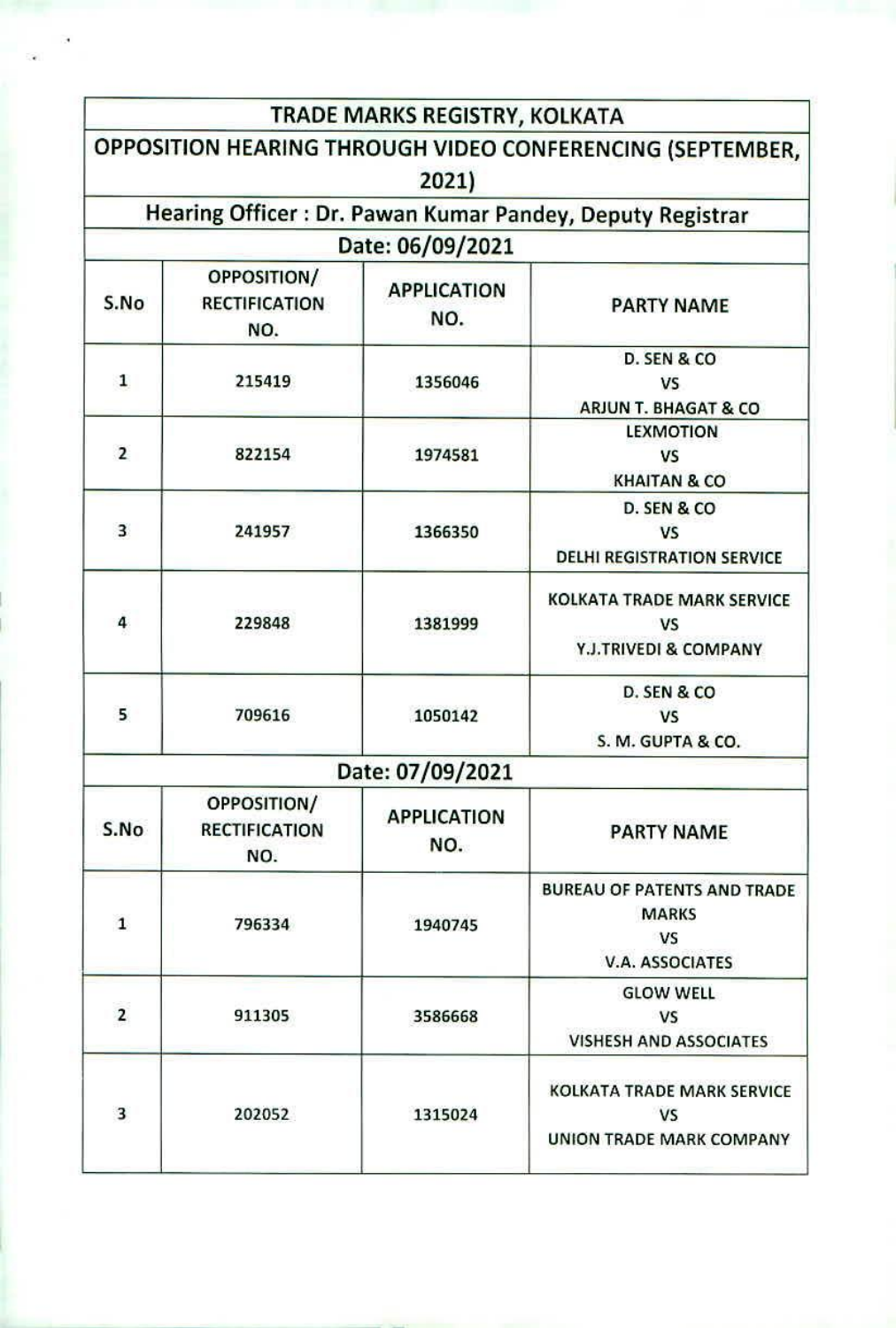| $\overline{4}$          | 246193                                            | 1391800                   | <b>TRADE MARK REGISTRATION</b><br><b>BUREAU</b><br>VS<br><b>RNA, IP ATTORNEYS</b>           |
|-------------------------|---------------------------------------------------|---------------------------|---------------------------------------------------------------------------------------------|
| 5                       | 711961                                            | 1036668                   | D. SEN & CO<br><b>VS</b><br><b>DELHI REGISTRATION SERVICES</b>                              |
|                         |                                                   | Date: 08/09/2021          |                                                                                             |
| S.No                    | <b>OPPOSITION/</b><br><b>RECTIFICATION</b><br>NO. | <b>APPLICATION</b><br>NO. | <b>PARTY NAME</b>                                                                           |
| $\mathbf 1$             | 850431                                            | 2376349                   | <b>SKYLINE</b><br><b>VS</b><br><b>AJAY SAHNI</b>                                            |
| $\overline{2}$          | 853082                                            | 2376350                   | <b>SKYLINE</b><br>V <sub>S</sub><br>THE ACME COMPANY                                        |
| $\overline{\mathbf{3}}$ | 826382                                            | 2450084                   | SHUKLA TRADE MARK COMPANY<br>V <sub>5</sub><br>THE BUSINESS CYTALYST                        |
| 4                       | 839129                                            | 2690151                   | <b>BINAPANI DAN, ADVOCATE</b><br>V5<br>M/S. V.A. ASSOCIATES                                 |
| 5                       | 891843                                            | 2652615                   | <b>CHAKRABORTY &amp; ASSOCIATES</b><br>VS.<br>G.S. RIJHWANI & CO                            |
|                         |                                                   | Date: 09/09/2021          |                                                                                             |
| S.No                    | OPPOSITION/<br><b>RECTIFICATION</b><br>NO.        | <b>APPLICATION</b><br>NO. | PARTY NAME                                                                                  |
| $\mathbf 1$             | 884916                                            | 3380222                   | <b>LEXMOTION</b><br>VS<br><b>ANAND AND ANAND</b>                                            |
| $\overline{2}$          | 830375                                            | 2375130                   | <b>TRADE MARK REGISTRATION</b><br><b>BUREAU</b><br>VS<br><b>FATEHCHAND C. SHAH &amp; CO</b> |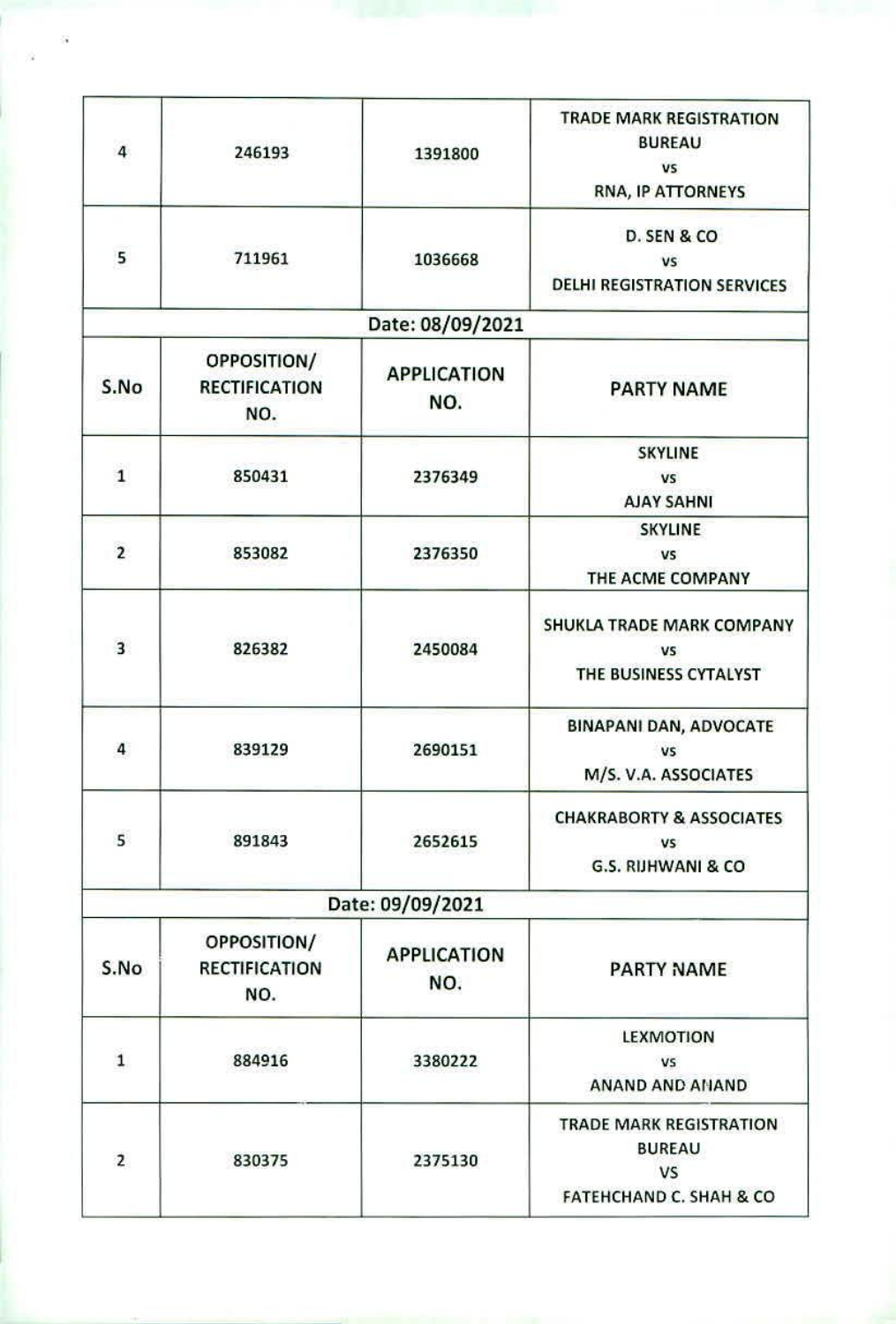| 3              | 796540                                     | 1968767                   | DE PENNING & DE PENNING<br><b>VS</b><br><b>ADITYA &amp; ASSOCIATES</b>      |
|----------------|--------------------------------------------|---------------------------|-----------------------------------------------------------------------------|
| 4              | 833772                                     | 2490141                   | <b>GLOW WELL</b><br><b>VS</b><br><b>KOLKATA TRADE MARK SERVICE</b>          |
| 5              | 852084                                     | 1880301                   | D. P. AHUJA & CO<br><b>VS</b><br>G.S. RIJHWANI & CO.                        |
|                |                                            | 13/09/2021                |                                                                             |
| S.No           | OPPOSITION/<br><b>RECTIFICATION</b><br>NO. | <b>APPLICATION</b><br>NO. | <b>PARTY NAME</b>                                                           |
| $\mathbf{1}$   | 883771                                     | 3281298                   | <b>GOLDFINN TECHNOLOGIES</b><br><b>VS</b><br>THE ACME COMPANY               |
| $\overline{2}$ | 809775                                     | 1901044                   | <b>DASWANI &amp; DASWANI</b><br><b>VS</b><br><b>LALL &amp; SETHI</b>        |
| $\overline{3}$ | 166711                                     | 1085425                   | <b>KOLKATA TRADE MARK SERVICE</b><br><b>VS</b><br>CADILA PHARMACEUTICAL LTD |
| 4              | 166593                                     | 1162306                   | D. SEN & CO<br><b>VS</b><br>LALL LAHIRI AND SALHOTRA                        |
| 5              | 223371                                     | 1111728                   | <b>KOLKATA TRADE MARK SERVICE</b><br><b>VS</b><br>M.P.MIRCHANDANI & CO      |
|                |                                            | 14/09/2021                |                                                                             |
| S.No           | OPPOSITION/<br><b>RECTIFICATION</b><br>NO. | <b>APPLICATION</b><br>NO. | <b>PARTY NAME</b>                                                           |
| $\mathbf{1}$   | 231379                                     | 1369247                   | <b>DASWANI &amp; DASWANI</b><br>VS<br><b>ADITYA &amp; ASSOCIATES</b>        |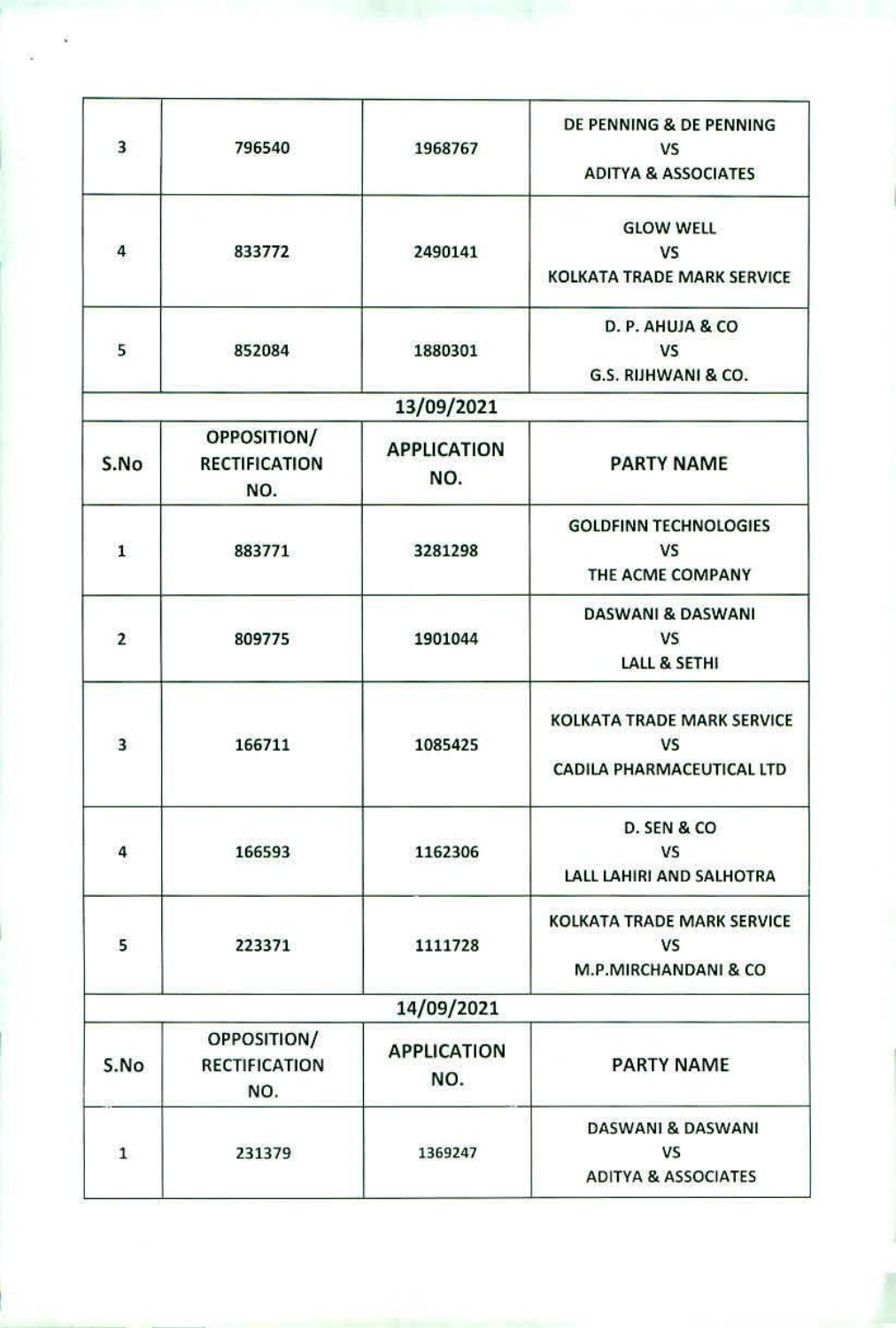| $\overline{2}$ | 229436                                     | 1045901                   | <b>S.MAJUMDAR &amp; CO</b><br><b>VS</b><br><b>ARORA REGISTRATION SERVICE</b>                        |
|----------------|--------------------------------------------|---------------------------|-----------------------------------------------------------------------------------------------------|
| 3              | 178443                                     | 1160646                   | <b>TRADE MARK REGISTRATION</b><br><b>BUREAU</b><br><b>VS</b><br><b>ASHOKA &amp; CO</b>              |
| 4              | 172597                                     | 1124372                   | <b>C.J. ASSOCIATES</b><br><b>VS</b><br><b>COMPANY SECRETARY</b>                                     |
| 5              | 209531                                     | 1140623                   | <b>S.MAJUMDAR &amp; CO</b><br><b>VS</b><br><b>ASHOKA TRADE MARKS CO</b>                             |
|                |                                            | 15/09/2021                |                                                                                                     |
| S.No           | OPPOSITION/<br><b>RECTIFICATION</b><br>NO. | <b>APPLICATION</b><br>NO. | <b>PARTY NAME</b>                                                                                   |
| $\mathbf{1}$   | 823845                                     | 1845288                   | <b>MKC &amp; ASSOCIATES</b><br><b>VS</b><br><b>K &amp; S PARTNERS</b>                               |
| $\overline{2}$ | 718509                                     | 1452243                   | AJANTA HANDLOOM HOUSE<br><b>VS</b><br><b>JASRAJ LEGAL</b>                                           |
| 3              | 868164                                     | 2813574                   | S. MAJUMDAR & CO<br><b>VS</b><br><b>WORLDWIDE INTELLEC</b>                                          |
| 4              | 233730                                     | 1313456                   | <b>INTERNATIONAL TRADE MARKS</b><br><b>BUREAU</b><br><b>VS</b><br><b>MAN MOHAN SINGH ASSOCIATES</b> |
| 5              | 731308                                     | 1545557                   | <b>CHAKRABORTY &amp; ASSOCIATES</b><br><b>VS</b><br><b>SUBRAMANIAM &amp; ASSOCIATES</b>             |
|                |                                            | 16/09/2021                |                                                                                                     |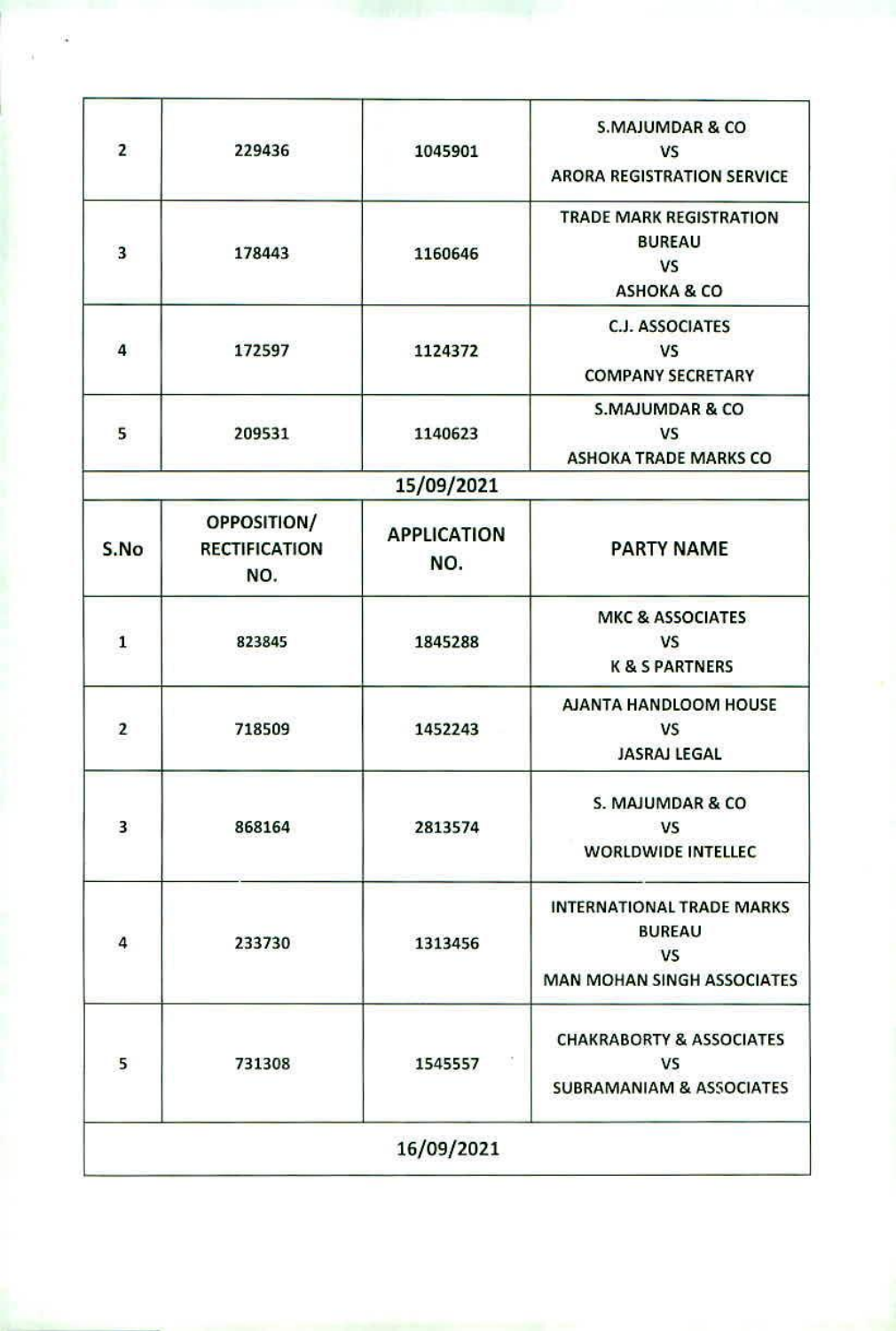| S.No                    | OPPOSITION/<br><b>RECTIFICATION</b><br>NO. | <b>APPLICATION</b><br>NO. | <b>PARTY NAME</b>                                                         |
|-------------------------|--------------------------------------------|---------------------------|---------------------------------------------------------------------------|
| $\mathbf 1$             | 796883                                     | 1797464                   | S. MAJUMDAR & CO<br><b>VS</b><br>Khaitan & Co.                            |
| $\overline{2}$          | 795113                                     | 1787146                   | <b>D. SEN &amp; CO.</b><br>VS<br>M. P. MIRCHANDANI & CO                   |
| $\overline{\mathbf{3}}$ | 770745                                     | 1791520                   | K.K. MODAK, ADVOCATE<br><b>VS</b><br>D K LALWANI & CO                     |
| $\overline{4}$          | 724541                                     | 1501975                   | <b>DASWANI &amp; DASWANI</b><br><b>VS</b><br>LALL LAHIRI AND SALHOTRA     |
| 5                       | 715669                                     | 1448507                   | DASWANI & DASWANI<br><b>VS</b><br><b>TRADESAFE</b>                        |
| $\overline{6}$          | 723188                                     | 966507                    | <b>IDEAL TRADE MARK SERVICES</b><br><b>VS</b><br><b>G.RAMJI, ADVOCATE</b> |
| 7                       | 761345                                     | 1584419                   | <b>GOODWILL REGISTRATION SERVICE</b><br>VS<br>S. MAJUMDAR & CO            |
|                         |                                            | 20/09/2021                |                                                                           |
| S.No                    | OPPOSITION/<br><b>RECTIFICATION</b><br>NO. | <b>APPLICATION</b><br>NO. | <b>PARTY NAME</b>                                                         |
| $\mathbf{1}$            | 852083                                     | 1880301                   | D. P. AHUJA & CO<br>V <sub>S</sub><br>G.S. RIJHWANI & CO.                 |
| $\mathbf 2$             | 721674                                     | 1483978                   | <b>DASWANI &amp; DASWANI</b><br><b>VS</b><br>LALII ADVOCATES              |
| $\overline{\mathbf{3}}$ | 721241                                     | 1480993                   | <b>DASWANI &amp; DASWANI</b><br>VS<br><b>INTTL ADVOCARE</b>               |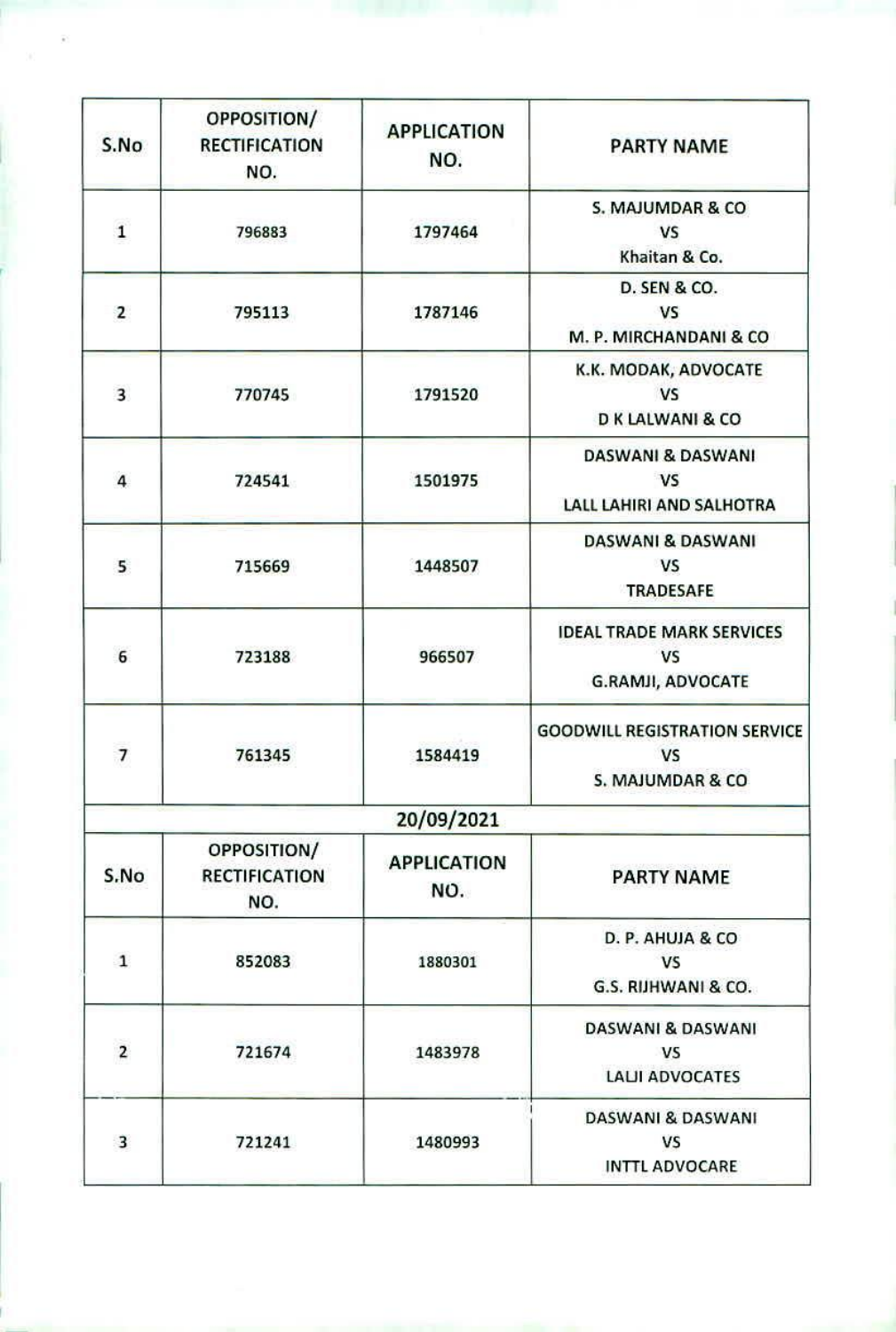| 4                        | 750025                                     | 1651660                   | <b>CHAKRABORTY &amp; ASSOCIATES</b><br><b>VS</b><br><b>G.V.S. JAGANNADHA</b><br>RAO, ADVOCATE |
|--------------------------|--------------------------------------------|---------------------------|-----------------------------------------------------------------------------------------------|
| 5                        | 716365                                     | 1470416                   | <b>DEBI PRASAD DAN</b><br><b>VS</b><br><b>DELHI REGISTRATION SERVICES</b>                     |
| 6                        | 773894                                     | 1683768                   | <b>SKYLINE</b><br><b>VS</b><br><b>KHAITAN &amp; CO</b>                                        |
| $\overline{\phantom{a}}$ | 785605                                     | 2020845                   | C. J. ASSOCIATES<br>VS<br><b>DEPENNING &amp; DEPENNING</b>                                    |
|                          |                                            | 21/09/2021                |                                                                                               |
| S.No                     | OPPOSITION/<br><b>RECTIFICATION</b><br>NO. | <b>APPLICATION</b><br>NO. | <b>PARTY NAME</b>                                                                             |
| $\mathbf 1$              | 715190                                     | 1426046                   | C. J. ASSOCIATES<br><b>VS</b><br>DE PENNING & DE PENNING                                      |
| $\overline{2}$           | 715686                                     | 1442875                   | <b>D. SEN &amp; CO.</b><br><b>VS</b><br>SHUKLA TRADE MARK COMPANY                             |
| 3                        | 720618                                     | 1509156                   | SHUKLA TRADE MARK COMPANY<br>VS<br>R.K. DEWAN & CO                                            |
| 4                        | 797867                                     | 1818782                   | D. SEN & CO<br>VS.<br>KRISHNA & SAURASTRI                                                     |
| 5                        | 747091                                     | 1633394                   | <b>L.S. DAVAR &amp; CO</b><br>VS<br><b>RAHUL RAJPUT</b>                                       |
| 6                        | 793521                                     | 1853190                   | <b>KHARAGPUR TRADE MARK BUREAU</b><br><b>VS</b><br>D.P. AHUJA & CO                            |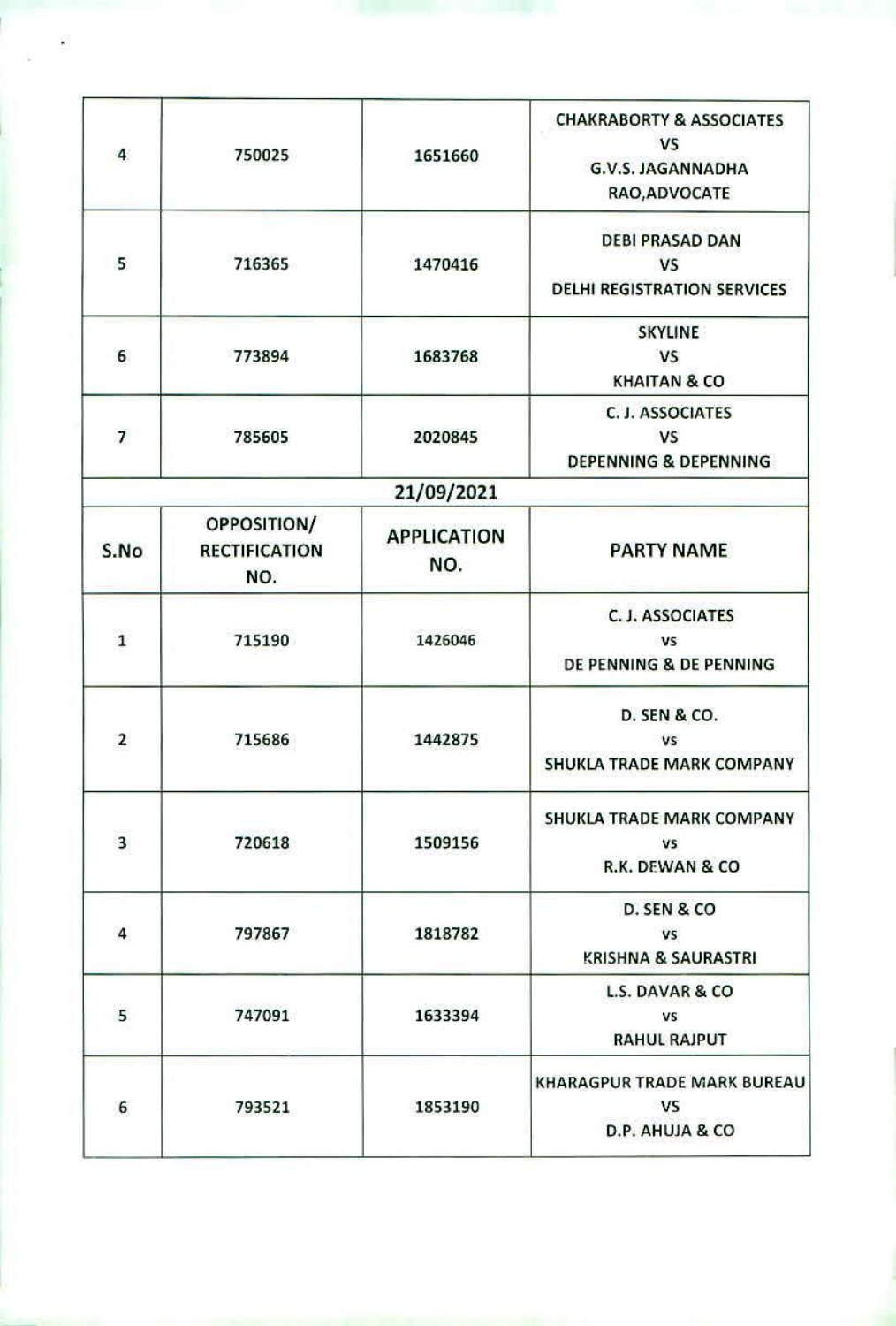| $\overline{7}$          | 809959                                            | 1779381                   | <b>MITRA &amp; ASSOCIATES</b><br><b>VS</b><br><b>V.A. ASSOCIATES</b>           |
|-------------------------|---------------------------------------------------|---------------------------|--------------------------------------------------------------------------------|
|                         |                                                   | 22/09/2021                |                                                                                |
| S.No                    | <b>OPPOSITION/</b><br><b>RECTIFICATION</b><br>NO. | <b>APPLICATION</b><br>NO. | <b>PARTY NAME</b>                                                              |
| $\mathbf{1}$            | 741085                                            | 1690734                   | DE PENNING & DE PENNING<br>VS<br>ARJUN T. BHAGAT & CO                          |
| $\overline{2}$          | 754537                                            | 1743669                   | DE PENNING & DE PENNING<br><b>VS</b><br><b>DELHI REGISTRATION SERVICES</b>     |
| $\overline{\mathbf{3}}$ | 763999                                            | 1763300                   | K.K.MODAK, ADVOCATE<br><b>VS</b><br><b>DELHI REGISTRATION SERVICES</b>         |
| $\overline{4}$          | 726323                                            | 1512376                   | <b>ABHISHEK MARKETING</b><br><b>VS</b><br>Y. J. TRIVEDI & CO                   |
| 5                       | 757901                                            | 1719072                   | SHUKLA TRADE MARK COMPANY<br><b>VS</b><br>THE ACME COMPANY                     |
| 6                       | 742630                                            | 1578656                   | SHUKLA TRADE MARK COMPANY<br><b>VS</b><br><b>SKYLINE</b>                       |
| $\overline{7}$          | 738803                                            | 1628840                   | <b>KHAITAN &amp; CO LLP</b><br><b>VS</b><br><b>DELHI REGISTRATION SERVICES</b> |
| 8                       | 259580                                            | 651615                    | <b>CHAKRABORTY &amp; ASSOCIATES</b><br><b>VS</b><br>LALL LAHIRI AND SALHOTRA   |
|                         |                                                   | 23/09/2021                |                                                                                |
| S.No                    | OPPOSITION/<br><b>RECTIFICATION</b><br>NO.        | <b>APPLICATION</b><br>NO. | <b>PARTY NAME</b>                                                              |